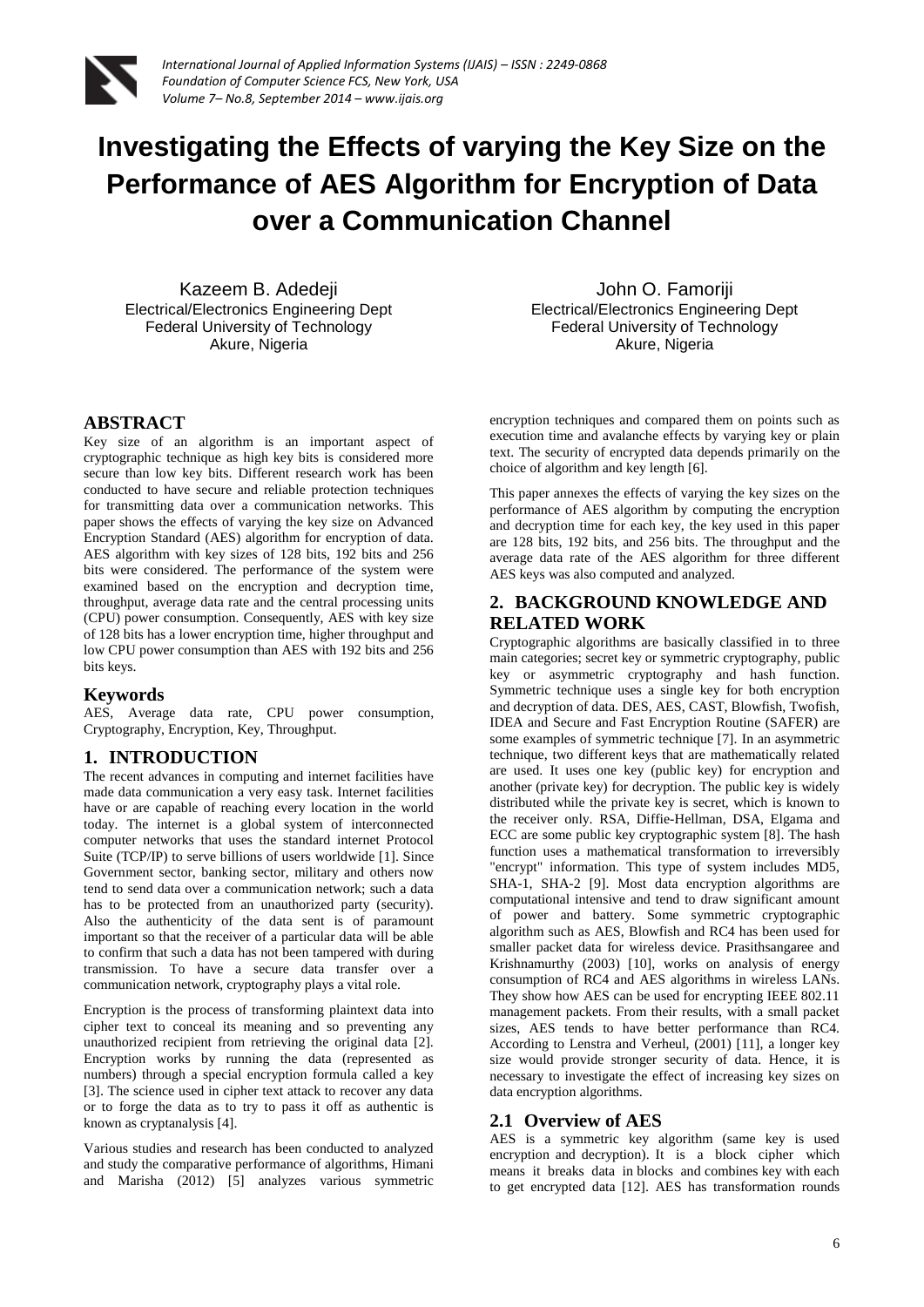

which are called a definite number of times to encrypt data depending on the bit length. The entire process to obtain a cipher text in the AES rounds is shown in Fig. 1.



**Fig.1: AES rounds [13]**

AES is the Advanced Encryption Standard, a United States government standard algorithm for encrypting and decrypting data. Key lengths can be 128 8bits, 192 bits, or 256 bits; called AES-128, AES-192, and AES-256, respectively [14]. AES-128 uses 10 rounds, AES-192 uses 12 rounds, and AES-256 uses 14 rounds. The main loop of AES performs the following functions according to Eric, (2007) [14]:

- Sub Bytes ()
- Shift Rows ()
- Mix Columns ()
- Add Round Key ()

The first three functions of an AES round are designed to thwart cryptanalysis via the methods of "confusion" and "diffusion." The fourth function actually encrypts the data [14].

## **3. SYSTEM PARAMETERS**

The results were simulated using C sharp language installed on 1.00GB RAM with 32-bit operating system Intel (R) Atom CPU N270 with 1.60GHz processor and

## **4. RESULTS AND DISCUSSION**

The encryption and decryption time for different key sizes used for the AES algorithm was recorded. The average data rate was also calculated for all the key sizes based on the recorded data. The average data rate was calculated as

$$
Avg.data \ R = \frac{1}{N_b} \sum_{l=1}^{N_b} \frac{M_i}{t_i} \qquad (kB/Sec) \qquad (1)
$$

where  $Avg. data R$  is the average data rate in (kb/s),  $N_b$  is the number of message,  $M_i$  is the message size (kb) and  $t_i$  is the time taken to encrypt message  $M_i$ .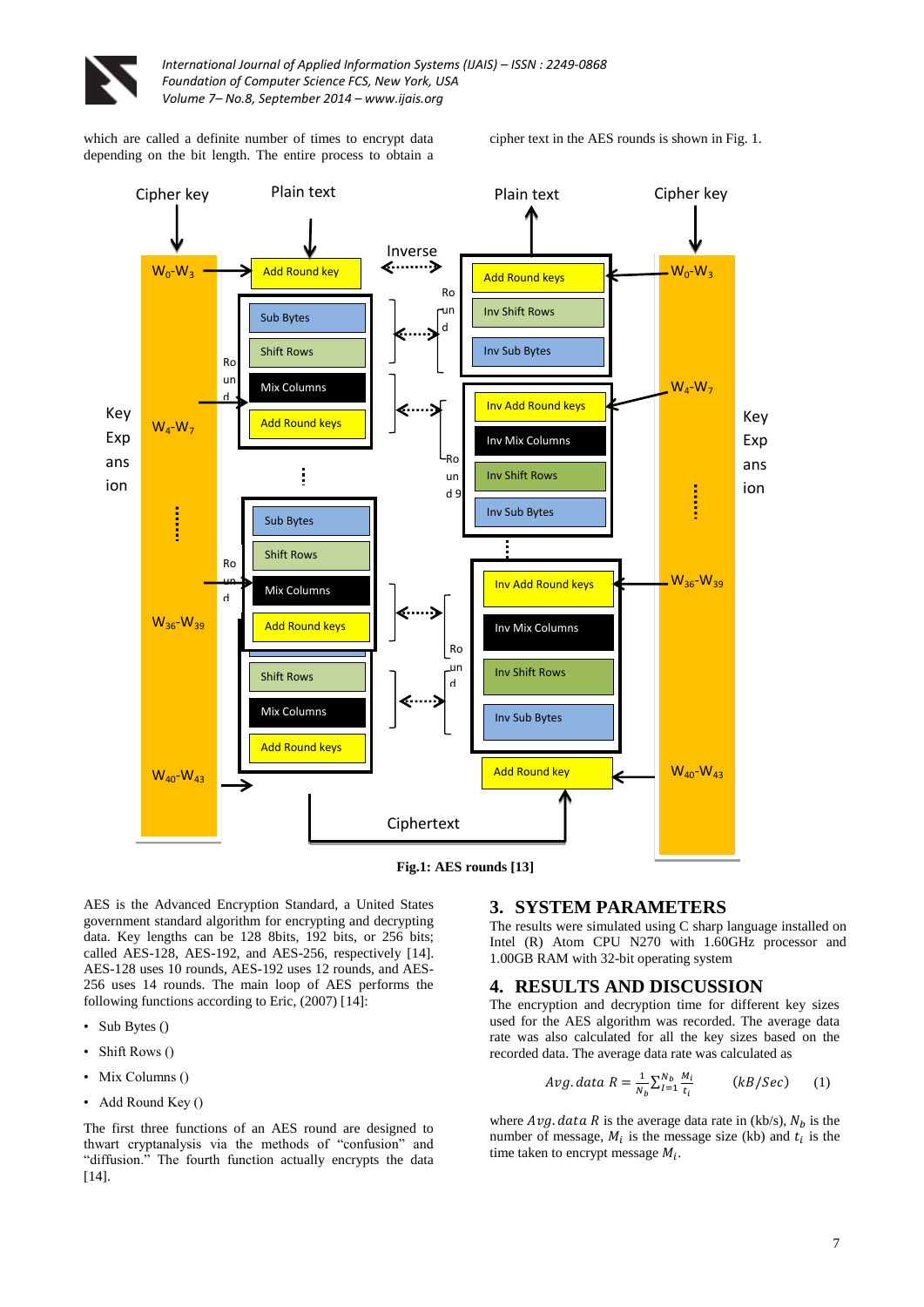

According to Anand and Kartthikeyan (2012) [7], it is very important to calculate the throughput of an encryption algorithm to know the performance of the algorithm. The encryption time for the algorithm was used to calculate the throughput of an encryption scheme. It indicates the speed of the encryption. The throughput is given by

$$
Throughput = \frac{T_p}{E_t} \qquad (MB/Sec) \tag{2}
$$

where  $T_n$  is the total plaintext encrypted and  $E_t$  is the total encryption time.

Table 1 and Table 2 shows the recorded data for encryption and decryption based on different input data sizes and AES keys. It also shows the throughput of the algorithm which was calculated using Eqn. (2) and the average data rate calculated Eqn. (1)

| Table 1: Simulation Time for (Millisecond) of Encryption |
|----------------------------------------------------------|
| data sizes with different key sizes                      |

| Data Size (KB)                   | Simulation Time (Millisecond) |                |            |
|----------------------------------|-------------------------------|----------------|------------|
|                                  | <b>AES</b> 128                | <b>AES 192</b> | AES 256    |
| 40                               | 29                            | 47             | 58         |
| 70                               | 80                            | 88             | 96         |
| 100                              | 90                            | 102            | 118        |
| 550                              | 140                           | 177            | 188        |
| 800                              | 190                           | 251            | 274        |
| 1000                             | 300                           | 304            | 318        |
| Average<br>Data<br>Rate (KB/Sec) | 2472.97542                    | 2035.16331     | 1876.02892 |
| Throughput<br>(MB/Sec)           | 3.0880579                     | 2.64189886     | 2.43346008 |

**Table 2: Simulation Time for (Millisecond) of Decryption data sizes with different key sizes**

| Data Size (KB)                   | Simulation Time (Millisecond) |                |                |
|----------------------------------|-------------------------------|----------------|----------------|
|                                  | <b>AES 128</b>                | <b>AES 192</b> | <b>AES 256</b> |
| 40                               | 30                            | 48             | 62             |
| 70                               | 82                            | 90             | 100            |
| 100                              | 93                            | 105            | 120            |
| 550                              | 145                           | 180            | 189            |
| 800                              | 200                           | 260            | 280            |
| 1000                             | 302                           | 304            | 322            |
| Data<br>Average<br>Rate (KB/Sec) | 2394.43707                    | 1997.57406     | 1841.88008     |
| Throughput<br>(MB/Sec)           | 3.00469484                    | 2.59371834     | 2.3858341      |

The performance of the system with varying key sizes can be shown graphically; the results shown in Table 1 and Table 2, also demonstrated in Fig. 2 and Fig. 3 show that AES 128 has the lowest simulation time for encryption and decryption, which means it is faster than AES 192 and AES 256.



**Fig. 2: Input data size versus Encryption time for the three AES key sizes.**



**Fig. 3: Input data size versus decryption time for the three AES key sizes**

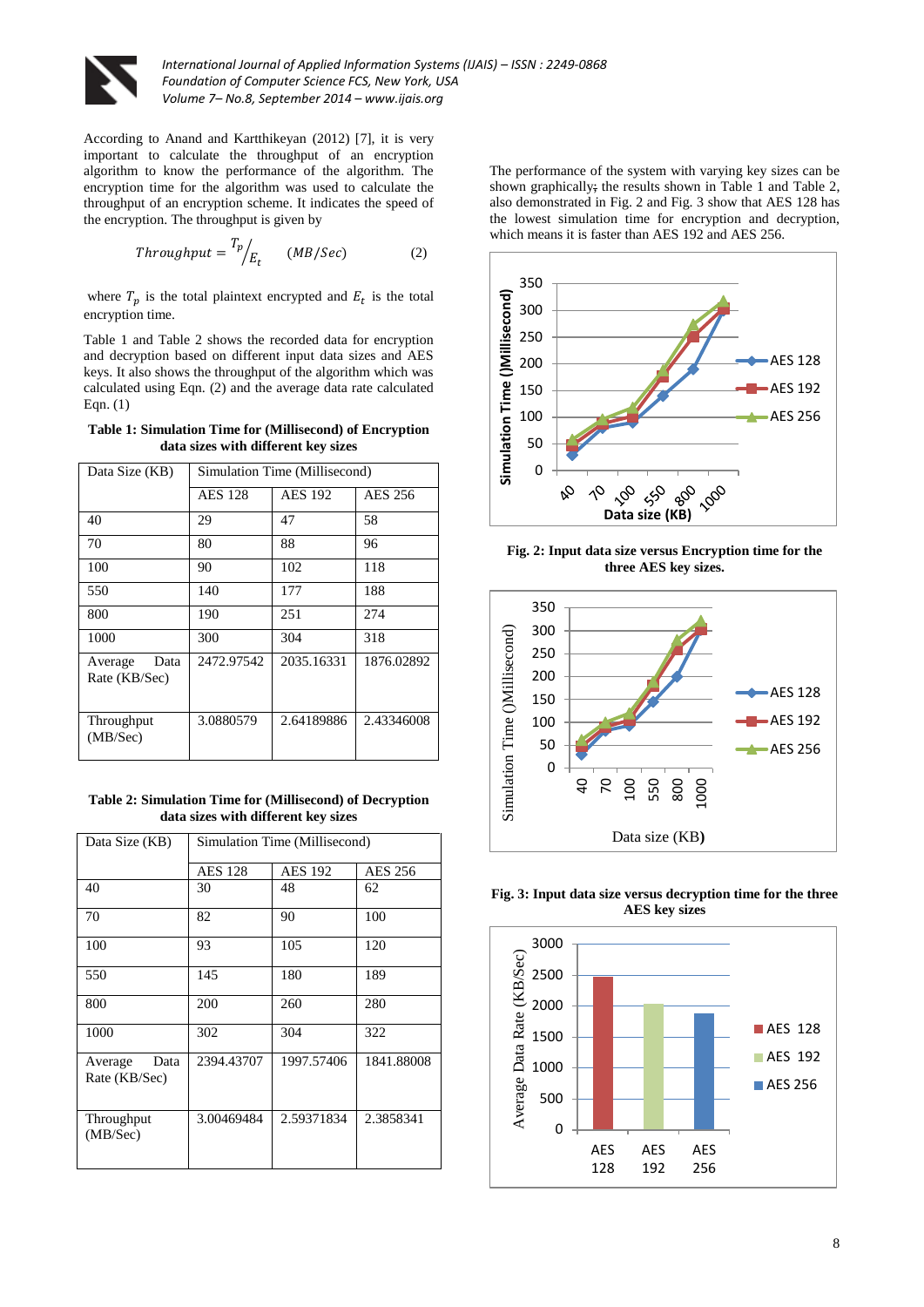

**Fig. 4: Average data rate for encryption with the three AES key sizes**



**Fig. 5: Average data rate for decryption with the three AES key sizes**



**Fig. 6: Throughput for encryption with the three AES key sizes**



#### **Figure 7: Throughput for decryption with the three AES key sizes**

Fig. 4 and Fig. 5 show the average data rate for the algorithm while Fig. 6 and Fig. 7 reflect the throughput. AES 128 gain top with maximum throughput as it encrypt and decrypt data

in minimum time, this is followed by AES 192 which is fairly better than AES 256 in terms of encryption time and throughput. The results presented in this paper are in accordance to accordance to Aman *et al* (2012) [15], which state that, if the throughput is increased, the CPU power consumption is decreased. The throughput of a data encryption algorithm is inversely proportional to the CPU power consumption. It can also be seen that, the lower the key size, the lower will be the encryption and decryption time and the higher will be the throughput. As the key size increases, the time taken to encrypt a data increases and the throughput decreases. Consequently, decrease in throughput causes high power consumption by central processing unit.

### **5. CONCLUSION**

The selected AES key sizes have been analyzed in this paper. AES 256 bits consume large amount of time to perform encryption and decryption operation. A simulated result shows that, AES 128 bits has better performance than AES 192 and AES 256 bits in terms of throughput and power consumption. It could be concluded that as the key size increases, the simulation time increases, the throughput decreases and the power consumption level increases. Hence AES 128 bits performed better than AES 192 and AES 256.

The results were simulated using C sharp language installed on Intel (R) Atom CPU N270 with 1.60GHz processor and 1.00GB RAM with 32-bit operating system.

## **6. ACKNOWLEDGEMENT**

Our thanks go to the experts who have contributed towards the success of this work.

## **7. REFERENCES**

- [1] A.R. Choudhar and A. Sekelsky," Securing IPv6 network infrastructure: A new security model", IEEE International conference on Technologies for Homeland Security, 2013.
- [2] A. Naser, H. Fatemeh, and K. Riza, "Developing a new hybrid cipher using AES, RC4 and SERPENT for encryption and Decryption", International Journal of Computer Applications Vol.69, No.8*,* 2013.
- [3] S. William, 2005 "Cryptography and Network Security", 4 th Edition, Prentice-Hall Inc., pp.58-309.
- [4] V.S. Janakiraman, R. Ganesan, and M. Gobi M, "Hybrid Cryptographic Algorithm for Robust Network Security", ICGST-CNIR, Vol.7, 2007.
- [5] A. Himani and S. Marisha, "Implementation and analysis of various Symmetric Cryptosystems", Indian Journal of Science and Technology, Vol. 13, 2012, pp.1173-1176.
- [6] Parliamentary Office of Science & Technology Post note, 2006 "Data Encryption", No. 270, p 2
- [7] K.M. Anand, and S. Karthikeyan, "Investigating the efficiency of Blowfish and Rejindael (AES) Algorithms", International Journal of Computer netweorks and Information Security, Vol. 2, 2012, pp. 22-28.
- [8] G.A. Marin, Network Security basics, IEEE Security and Privacy, 1(3), 2005, p 68. .
- [9] M. Edney, "Real 802.11 Security: Wi-Fi Protected Access and 802.11i", Addison Wesley Inc., New York, 2003, p.7